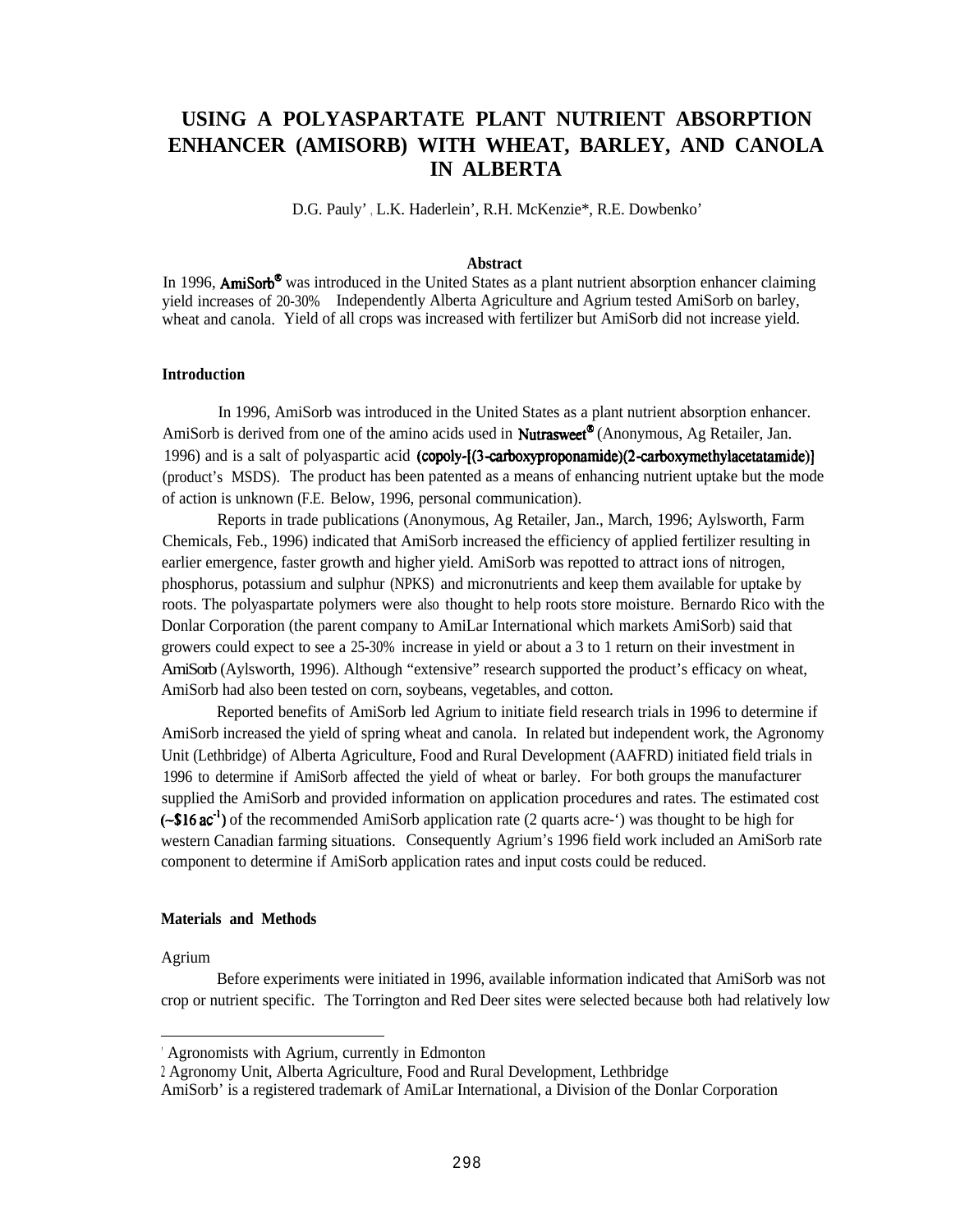available nitrogen based on spring 1996 soil tests (Table 1) yet both were in areas with high potential yield (black soil zone of central Alberta).

|                 | <b>Available Nutrients (lbs/acre)</b> |                 |                  |     |     |             |              |
|-----------------|---------------------------------------|-----------------|------------------|-----|-----|-------------|--------------|
|                 | NO.                                   | PO <sub>a</sub> | K <sub>2</sub> O | SО  | pН  | $OM($ % $)$ | Texture      |
| Torrington      | 46                                    |                 | 384              | 45  | 6.8 | 6.5         | loam         |
| <b>Red Deer</b> | 36                                    |                 | 344              | 66  | 6.7 | 7.3         | Ioam         |
| Carmangav       | 28                                    |                 | 1888             | 425 | 77  | 3.8         | loam<br>clav |

**Table 1. Selected soil properties of 1996 AmiSorb sites at Torrington, Red** Deer, and Carmangay

The experiment was conducted with three fertilizer rates (none, half, and full) and five AmiSorb **rates in a 2** factor randomized complete block design (RCBD) with **8** replicates and 2 locations. The experiment was seeded to wheat (Teal) at Red Deer and canola (Quantum) at Tonington. The full fertilizer rate used at both sites (60 kg N, 20 kg  $P_2O_5$ , 15 kg  $K_2O$  and 10 kg S ha<sup>-1</sup>) was slightly below soil test recommendations and was assumed to represent a balance between providing adequate nutrition for good growth yet still allowing for added yield from increased fertilizer efficiency. In the half fertilizer rate, the NPK and S of the full rate were all cut in half. AmiSorb equivalent to 0, 0.5, 1.0, 1.5, and 2.0 quarts (US)  $ac^{-1}$  was applied to blended NPKS prior to weighing product for individual plots. In some cases diatomaceous earth had to be added to the blended product to absorb excess moisture. In the no fertilizer treatments AmiSorb was applied to a clay based absorbent similar to kitty litter. At maturity whole plots were harvested and total grain yield was determined.

# **AAFRD**

Soil fertility in the spring at the Carmangay site was moderate for both nitrogen and phosphorus (Table 1). The site was located in the Dark Brown soil zone of southern Alberta and represented climatic conditions considerably different than the Red Deer and Torrington sites.

The experiment was performed as a two factor (untreated urea or AmiSorb treated urea applied at 3 nitrogen rates: 20, 40, and 60 kg N ha") RCBD with 6 replicates. AmiSorb was only applied at the recommended rate of and 2.0 quarts (US)  $ac^{-1}$  Nitrogen treatments were banded prior to seeding. Phosphate (30 kg  $P_2O_5 \text{ha}^{-1}$ ) was applied in the seed-row with both Katepwa wheat and Hanington barley. At maturity whole plots were harvested and total grain yield was determined.

## **Results**

Canola yield response to fertilizer was linear  $(p = 0.000)$  across the rates used in this experiment (Figure 1). Averaged across ArniSorb rates, fertilizer increased canola yield from 1078 kg ha<sup>-1</sup> to 1779 kg ha<sup>-1</sup>. AmiSorb did not increase canola yield at any fertilizer or AmiSorb application rate. Furthermore, at the half and full fertilizer rates, ArniSorb tended  $(p = 0.05 1)$  to have a negative effect on yield.

The wheat experiment at Red Deer had similar yield results as the canola experiment at Tonington. Wheat yield response to fertilizer (averaged across AmiSorb rates) was linear ( $p = 0.000$ ) with yield increasing from 1903 kg ha" without fertilizer to 2722 kg ha" with the full rate of fertilizer (Figure 2). AmiSorb did not have any effect on wheat yield. When no fertilizer was applied, there appeared to be some benefit from AmiSorb, especially at the 1.5  $\alpha$  ac<sup>-1</sup> rate, but there were no significant differences between treatments.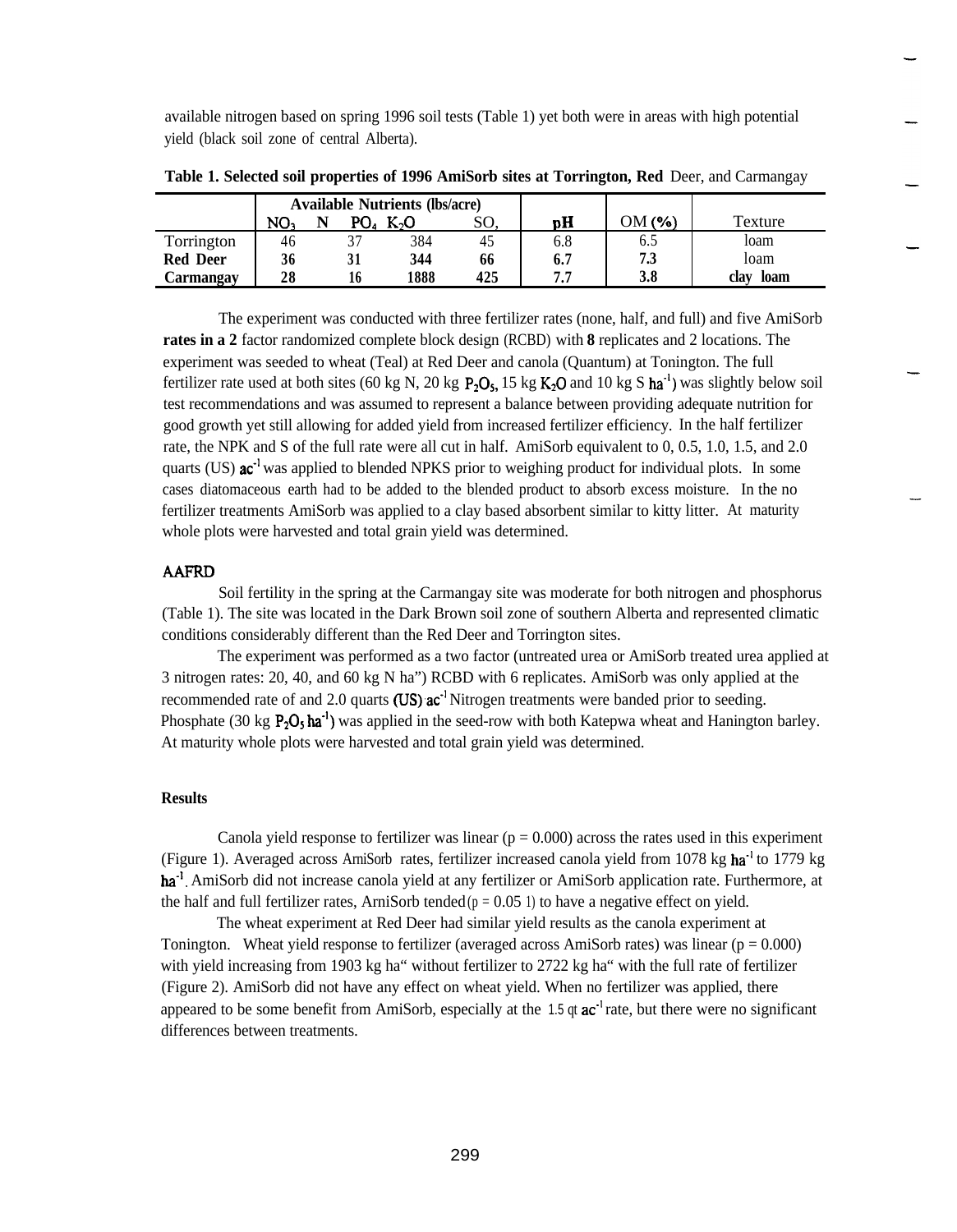**Figure 1. Canola yield\* at Torrington with 5 rates of AmiSorb (0,0.5, 1.0, 1.5, and 2.0 qt/ac) and 3 rates of fertilizer (none, half\*\*, and full\*\*\*)**



**'Yield: 0% moisture basis "Half: 30/1017.5/5 kg/ha (NIP205/K20/S) Full"': 60/20/l 5/10 kg/ha (NIP205/K20/S)**

**Figure 2. Wheat yield\* at Red Deer with 5 rates of AmiSorb (0,0.5,1.0,1.5, and 2.0 qt/ac) and 3 rates of fertilizer (none, half\*\*, and full\*\*\*)**



**'Yield: 0% moisture basis** <sup>l</sup>**\*Half: 30/10/7.5/5 kgha(NIP205/K20/S) "'Full: 60/20/l 5/l 0 kglha (N/P205/K20/S)**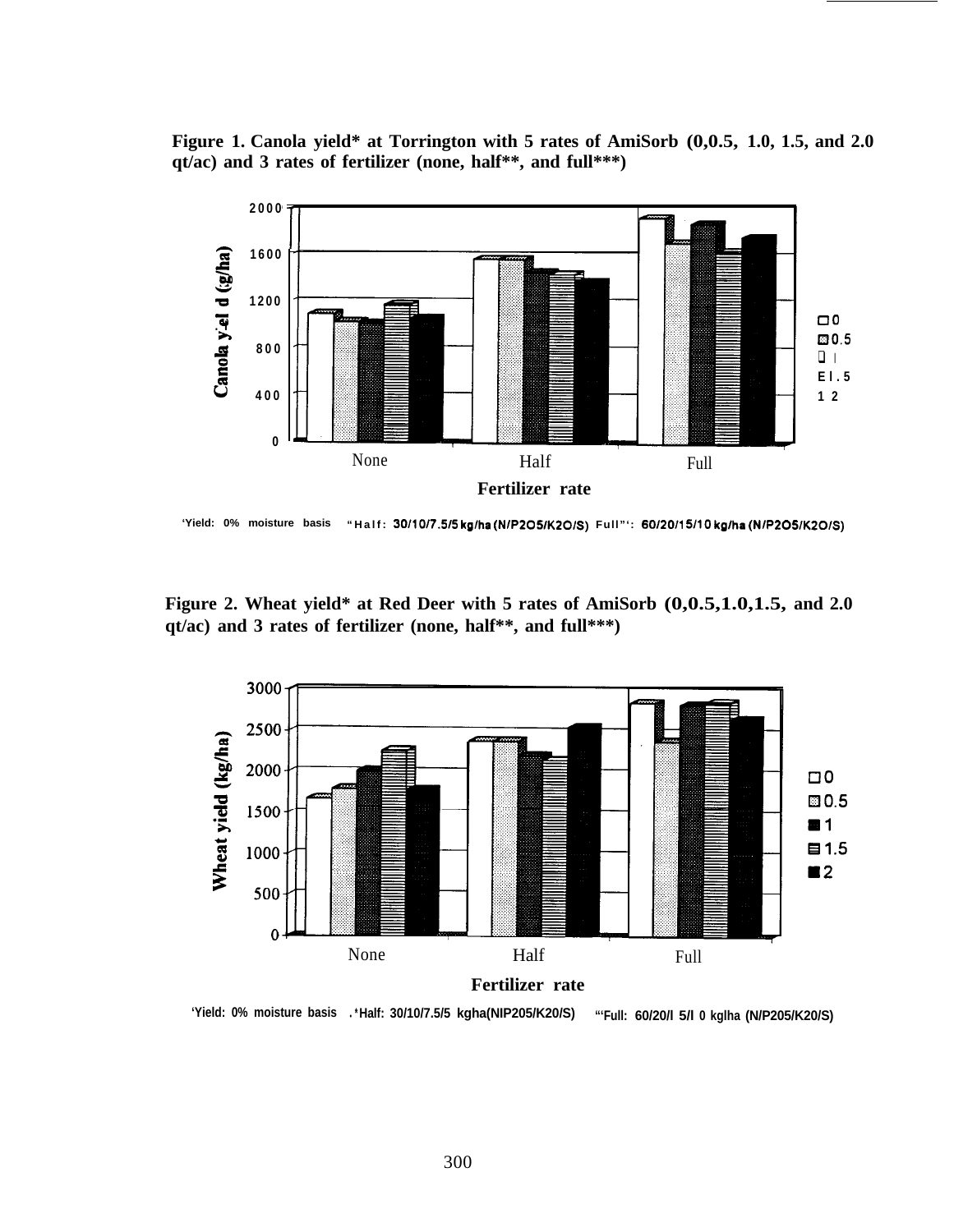At Carmangay, nitrogen fertilization increased wheat and barley yield but AmiSorb did not increase yield of either crop (Figures 3 and 4). In fact, yield with AmiSorb was consistently lower than yield with regular urea at the same nitrogen application rate.



**Figure 3. Wheat yield\* at Carmangay with urea and AmiSorb treated urea at 3 nitrogen rates**

**Figure 4. Barley yield at Carmangay with urea and AmiSorb treated urea at 3 nitrogen rates**



**<sup>\*</sup>y&i adjusted to 14% moisture**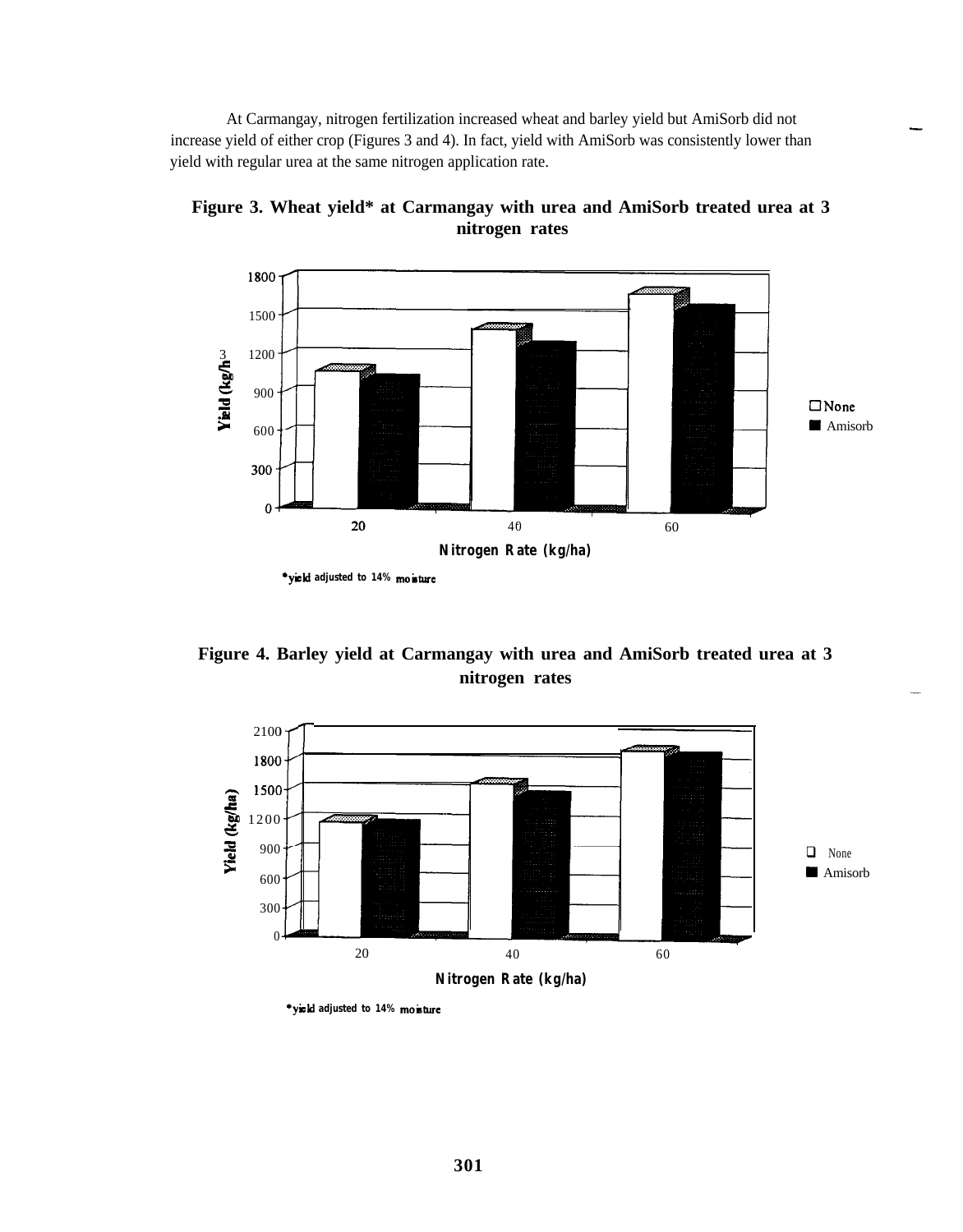## **Discussion**

Results from 1996 AmiSorb field work were incongruent with reported product claims; **AmiSorb not only failed to** increase the yield of canola, wheat, or barley but there were indications that AmiSorb might have reduced yield in some instances. The research sites and fertilizer rates used in 1996 should have **created** conditions where the yield-enhancing benefits of AmiSorb were evident. Crop yield at all sites was responsive to increased rates of applied fertilizer indicating that plant nutrients were a yieldlimiting factor. There is no indication from the 1996 results to indicate that AmiSorb increased the efficiency of applied fertilizer.

The wheat site at Red Deer is a concern because of the high cv which probably can be attributed to a quackgrass problem. It would be diflicult to draw conclusions about the efficacy of AmiSorb based solely on the Red Deer data. However, the close parallel in results between Carmangay, Torrington and Red Deer alleviates some of these concerns. Furthermore, even with the apparent imprecision associated with the Red Deer data, the effect of fertilizer at Red Deer was still highly significant so one seriously has to question why there was not at least a hint of a beneficial trend from a product that supposedly increases the efficiency of applied fertilizer.

It has been suggested that the method of AmiSorb application was responsible for its ineffectiveness. However, information available in the spring of 1996 suggested that AmiSorb could be mixed with fluid fertilizers or impregnated onto dry fertilizers. It was also suggested that AmiSorb could be applied in the fall, top dressed during the growing season, or applied in some form of split application. Although AmiSorb promotional materials did not address the issue of band applications, the materials did not indicate that there were any applications that would limit the product's effectiveness.

In the Agrium experiments the diatomaceous earth used to dry the wet fertilizer might have reduced the effectiveness of AmiSorb. Relative to the amount of AmiSorb applied, the amount of applied diatomaceous earth was fairly substantial. In both full and half fertility rates, the ratio (by weight) of AmiSorb to diatomaceous earth was between 1 and 2. Possibly the drying agent bound with the AmiSorb and reduced or eliminated its effectiveness.

There are gaps in what is known about AmiSorb, how it works, and what results can be expected in a number of farming situations. In order for AmiSorb to increase the efficiency of nitrogen fertilizer it would either have to prevent losses or deliver the nitrogen to the plant in a controlled manner similar to a controlled-release urea. The primary nitrogen loss mechanism for spring applied fertilizer would have to be leaching which for the vast majority of western Canada is negligible. Even if leaching were a problem, it is estimated that the amount of nitrogen applied would have swamped the adsorptive/exchange capacity of applied AmiSorb.

#### **Conclusions**

Promotional material on AmiSorb indicated that the product could increase yield by 20-30%. In independent work, AAFRD and Agrium tested AmiSorb on barley, wheat and canola. Yield of all crops was increased with fertilizer but AmiSorb did not increase yield. Advertised yield claims may not be applicable with all crops in all farming situations.

#### **References**

Anonymous. 1996. Amisorb increases nutrient **uptake.** Ag Retailer. January, p. 74.